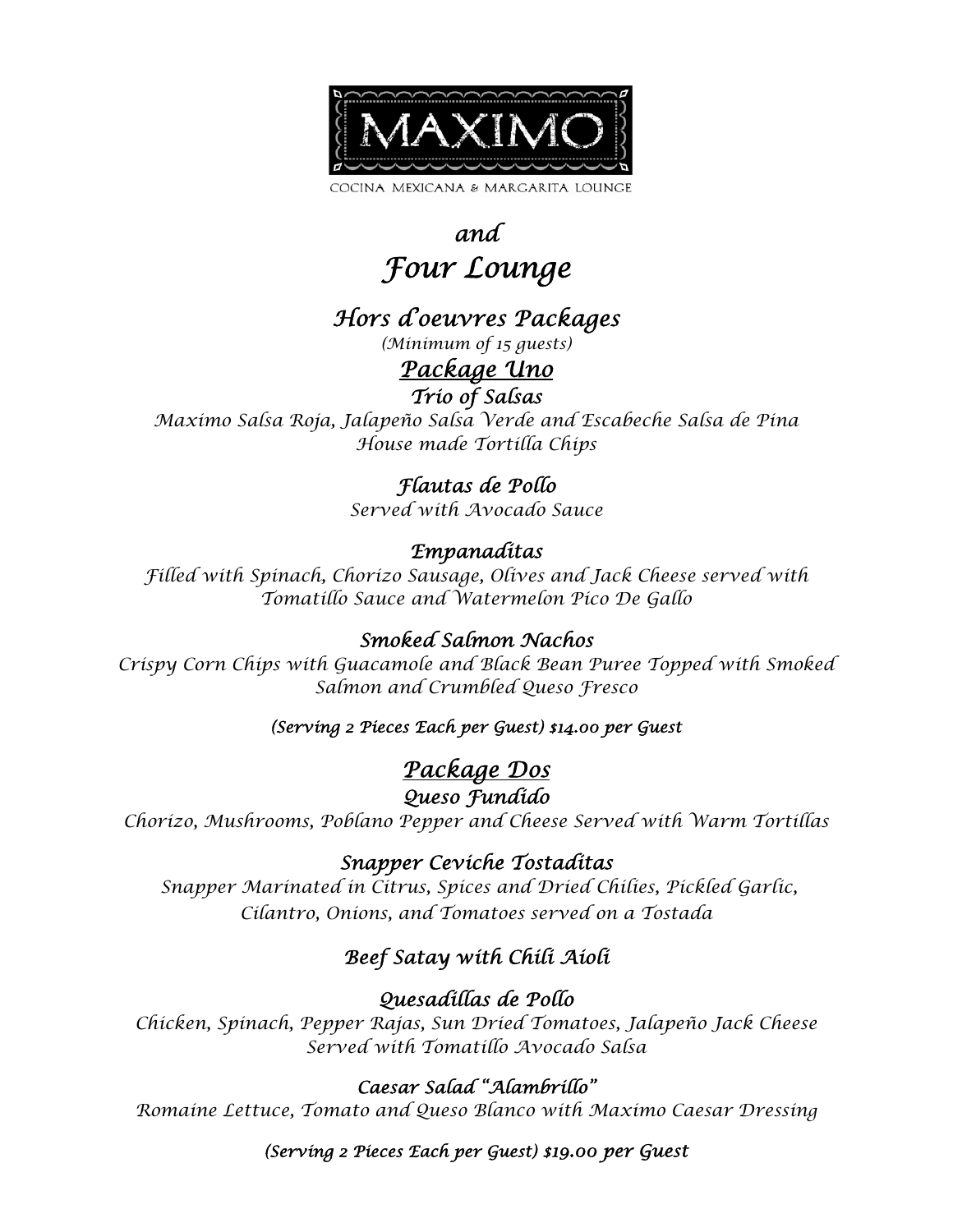

# *Package Tres*

#### *Ancho BBQ Pork Ribs*

*Shrimp Banderilla Grilled Shrimp with Sweet Pepper, Pineapple and Jicama* 

#### *Beef Satay with Chili Aioli*

*Lobster Nachos Lobster Black Bean Puree, Avocado And Jack Cheese* 

> *Flautas De Pollo Served with Avocado Sauce*

*(Serving 2 Pieces Each per Guest) \$24.00 per Guest* 

#### *Desserts*

*Mini Tres Leche Cake @ \$1.50/pc Coconut & Pecan Cookies @ \$1.25/pc Chocolate Dipped Strawberries @ \$2.50/pc Maximo Flan @ 1.50/pc Fresh Fruit Tart @ \$2.50/pc* 

*Signature Appetizers (1 Order Serves 2-4 People) Chef Mora's Fresh Guacamole \$9.00 Fresh Cilantro, Roasted Onions, Garlic, Tomatoes, Lime Juice, Serrano or Habanero Peppers* 

#### *Snapper or Shrimp Ceviche Entequilado \$11.00*

*Marinated In Citrus, Spices and Dried Chilies, Pickled Garlic, Cilantro, Onions, Tomatoes and Lime Slices and Spiked With Tequila Blanco*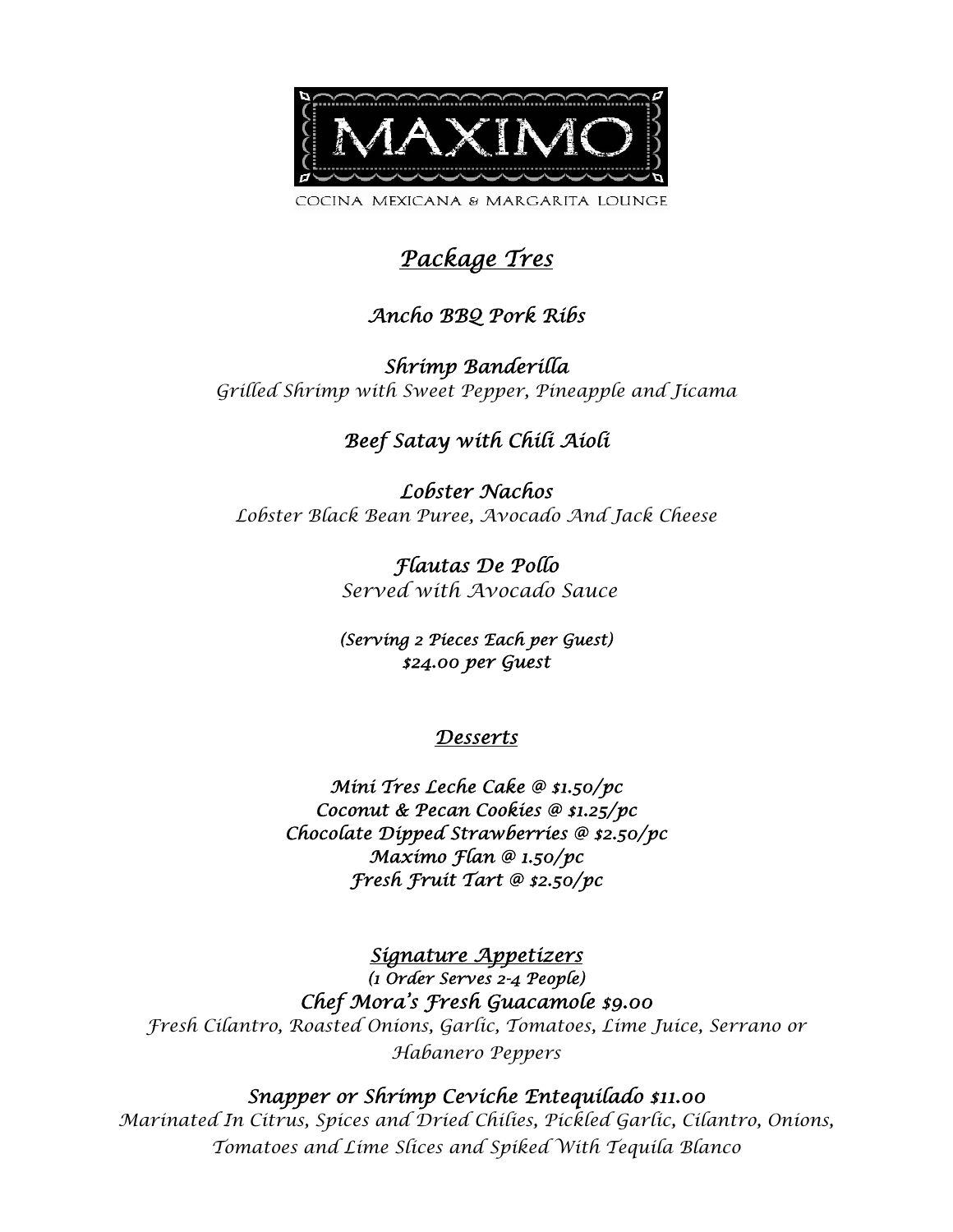## *Buffet Menu "Los Continentes"*

*(Minimum 15 Guests)* 

#### *Soup or Salad (Please Select 1- 3 Options)*

*Sopa De Tortilla* 

*Chicken, avocado, tomato, chile served in a tortilla broth with jack cheese* 

#### *Gazpacho "Tapatio"*

*Chilled soup of: heirloom tomato essence, cucumbers, sweet peppers, grilled corn, pickled garlic and fresh herbs* 

*Ensalada De Casa- Wild Greens, Bacon, Strawberries, Almonds, Chile-Balsamic Vinaigrette and Queso Fresco* 

*Caesar Mexicana- Hearts of Romaine, Queso Blanco, Cornmeal Cheese Croutons* 

#### *Entrees (Please Select 1- 3 Options)*

*Comalada "Mexican Stir Fry" Beef, Chicken, and Shrimp in a Chipotle Soy Sauce Served over Sweet Corn Rice and Crushed Pepitas* 

*Pollo Al Mole-Chicken in Mole Sauce served with Cilantro Rice* 

*Lasagna Mexicana-Layered Corn Tortillas, Chicken, Chorizo, Mangos, and Queso Fresco* 

*Alberta's Enchiladas-Chicken, Spinach, Cheese, Onions, Queso Fresco* 

*Parillada De Fajitas-Beef Fajitas, Avocado Slices, Sour Cream, Black Beans* 

*Chili Relleno-Choice of Cheese, Chicken or Shrimp, Jack Cheese, Rice, Peanuts, and Zetas* 

*\*Vegetarian Option Available\** 

#### *Dessert Tray (Please Select 2 Options)*

*Mini Tres Leche Cake Coconut & Pecan Cookies Chocolate Dipped Strawberries Maximo Flan Fresh Fruit Tart* 

#### *\*Request pricing upon selections\**

*Executive Chef/Partner Amador Mora*